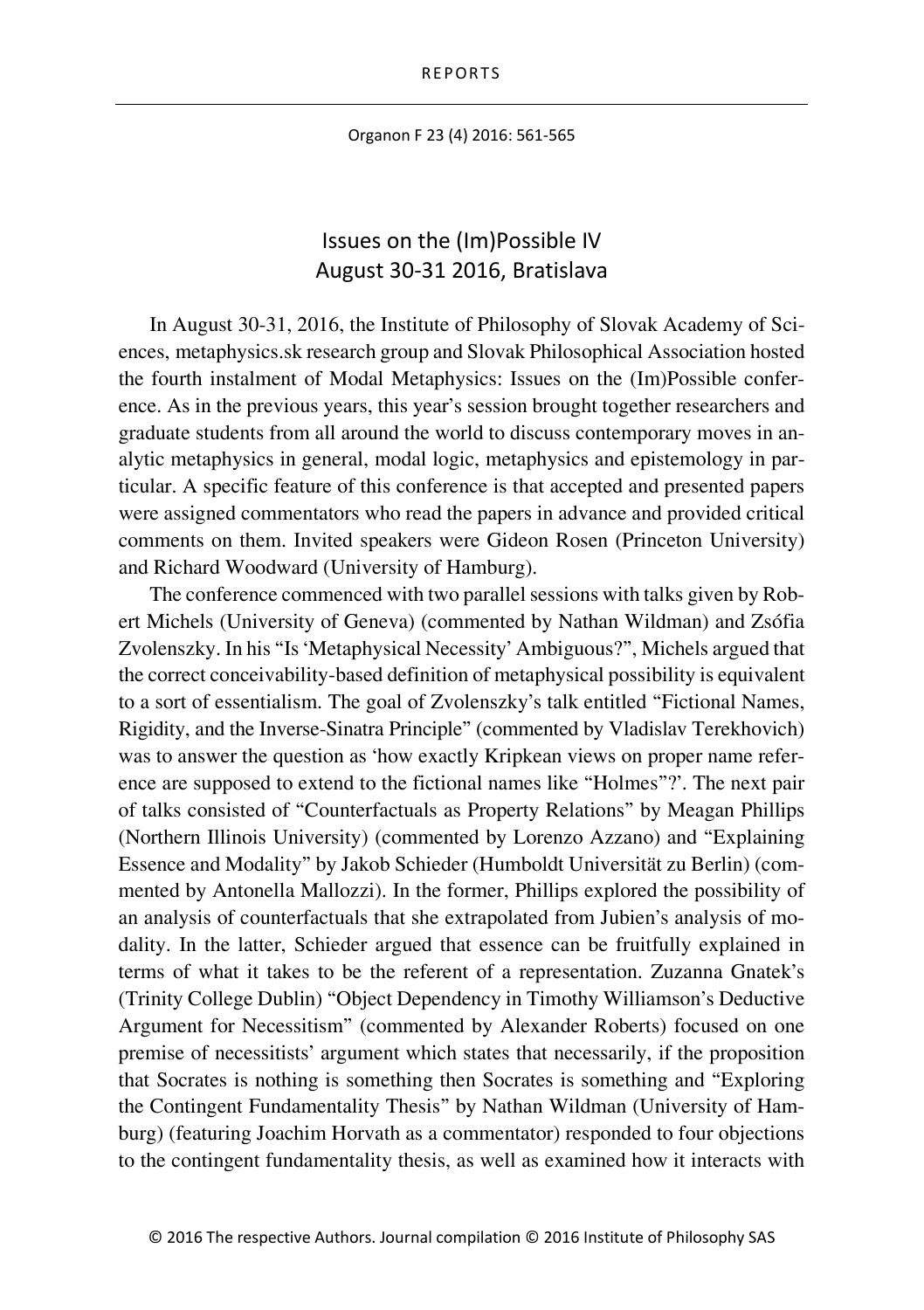various claims about the modal existential status of the fundamentalia themselves. Alexander Roberts (University of Oxford) in "Modal Expansionism" proposed a novel conception of metaphysical modality, according to which it fails to be the maximal objective modality. Alex Steinberg's (University of Zurich) "Saving Strict Adequacy" argued against the idea that Lewis's scheme is not strictly adequate. To do so, he provided new translations for the allegedly problematic extraordinary modal sentences. The last parallel session of the first day ended up with "Aristotle's Modal Ontology – Overcoming Potentiality-Actuality Reading" by Kei Chiba (Hokkaido University) and "More Than Impossible: Negative and Complex Probabilities and Their Interpretation" given by Vasil Penchev (Bulgarian Academy of Sciences). While the purpose of the latter was to introduce negative and complex probability relevant to special and general relativity, the former investigated Aristotle's modal ontology by distinguishing and relating each of his three modal notions the power-ability (dunamis), the completeness (entelecheia) and the at-work-ness (energeia). The last talk of the day—the keynote address was given by Gideon Rosen (Princeton University). Entitled "Modality in the Metaphysics of Ethics", the talk argued that pure moral principles are best to be understood as modalized generalizations of the form 'It is normatively necessary that whatever is PHI is F' (where PHI is non-normative and F is normative), though not every such fact is a principle; and that given plausible assumptions, most such principles are metaphysically contingent.

The second day of the conference started with Alex Kaiserman's (University of Oxford) "A Real Definition of Token Physicalism" (commented by Jakob Schieder) and "Dispositional Arrays" by Lorenzo Azzano (Scuola Normale Superiore) followed by Meagan Phillips's comments. Kaiserman suggested a different approach to token physicalism, one which appeals to the essentialist concept of 'real definition'. On this approach, token physicalism turns out to be a much more substantive and interesting view than previously thought. The core idea behind Azzano's talk was that opposition between powers approach and possible worlds approach is unwarranted. Namely, he presented a power-based ontology of possible worlds, which in turn offers a power-based applied possible worlds semantics for modal discourse. In her "Conceivability, Possibility, and the Inconsistent Triad. The Kripkean Challenge to Modal Rationalism" (commented by Alex Kaiserman), Antonella Mallozzi (CUNY – The Graduate Center) showed that Chalmers's Modal Rationalism involves an inconsistent triad composed of (1) Two-Dimensionalism, (2) Modal Monism, and (3) a Kripkean Metaphysics. As she demonstrated, only two of those can be true at a time, while the project needs all of them in order to succeed. Dirk Franken's (University of Marburg) "In Defence of Modal Monism" (commented by Zuzanna Gnatek) made a claim that the Modal Monist is